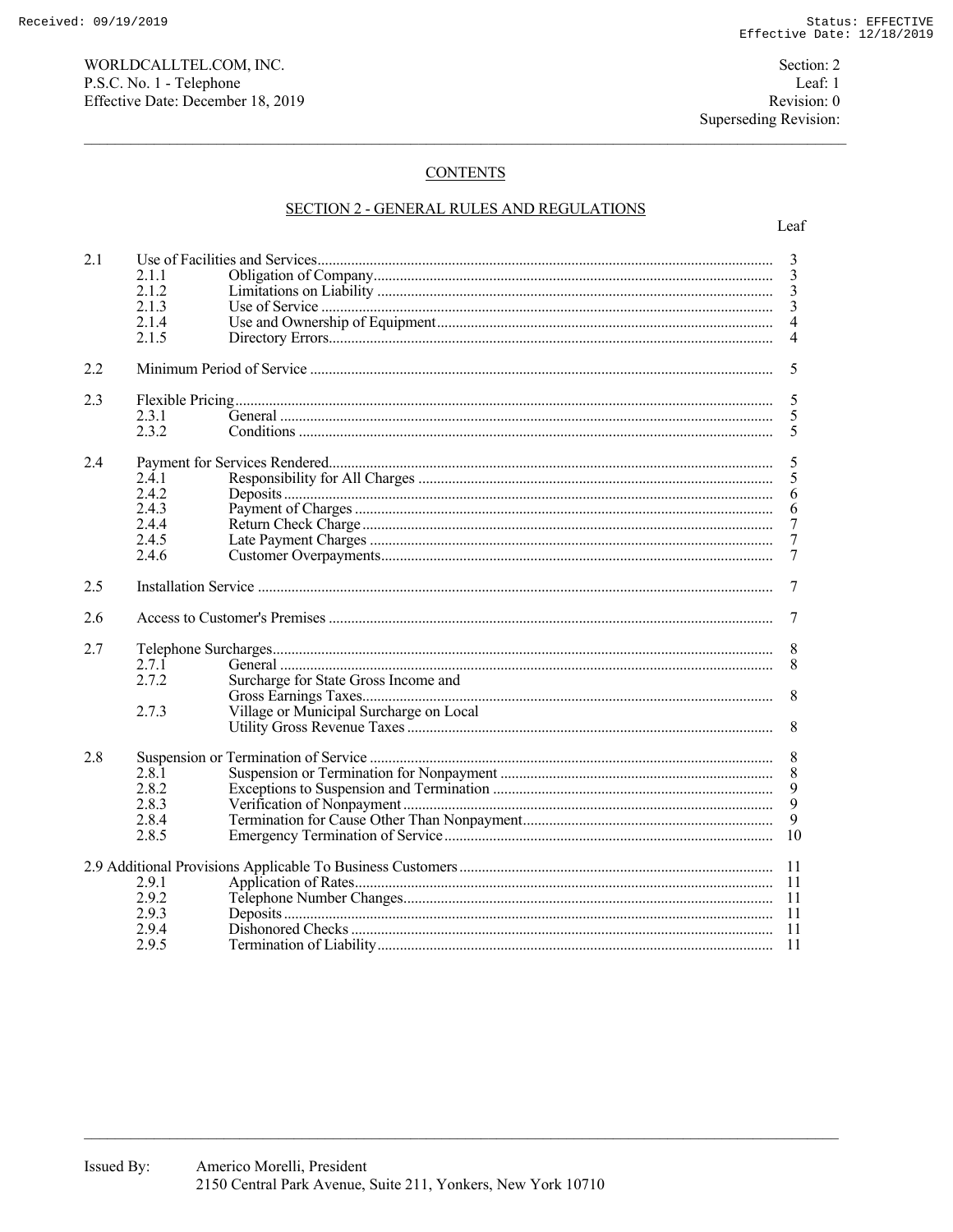WORLDCALLTEL.COM, INC. Section: 2 P.S.C. No. 1 - Telephone Leaf: 2<br>
Effective Date: December 18, 2019 Revision: 0 Effective Date: December 18, 2019

# CONTENTS (cont'd)

## SECTION 2 - GENERAL RULES AND REGULATIONS (cont'd)

|      | 2.10.3  |  |  |
|------|---------|--|--|
|      | 2.10.4  |  |  |
|      | 2.10.5  |  |  |
|      | 2.10.6  |  |  |
|      | 2.10.7  |  |  |
|      | 2.10.8  |  |  |
|      | 2.10.9  |  |  |
|      | 2.10.10 |  |  |
|      | 2.10.11 |  |  |
|      | 2.10.12 |  |  |
| 2.11 |         |  |  |
|      | 2.11.1  |  |  |
|      | 2.11.2  |  |  |
|      |         |  |  |
| 2.12 |         |  |  |
|      | 2.12.1  |  |  |
|      | 2.12.2  |  |  |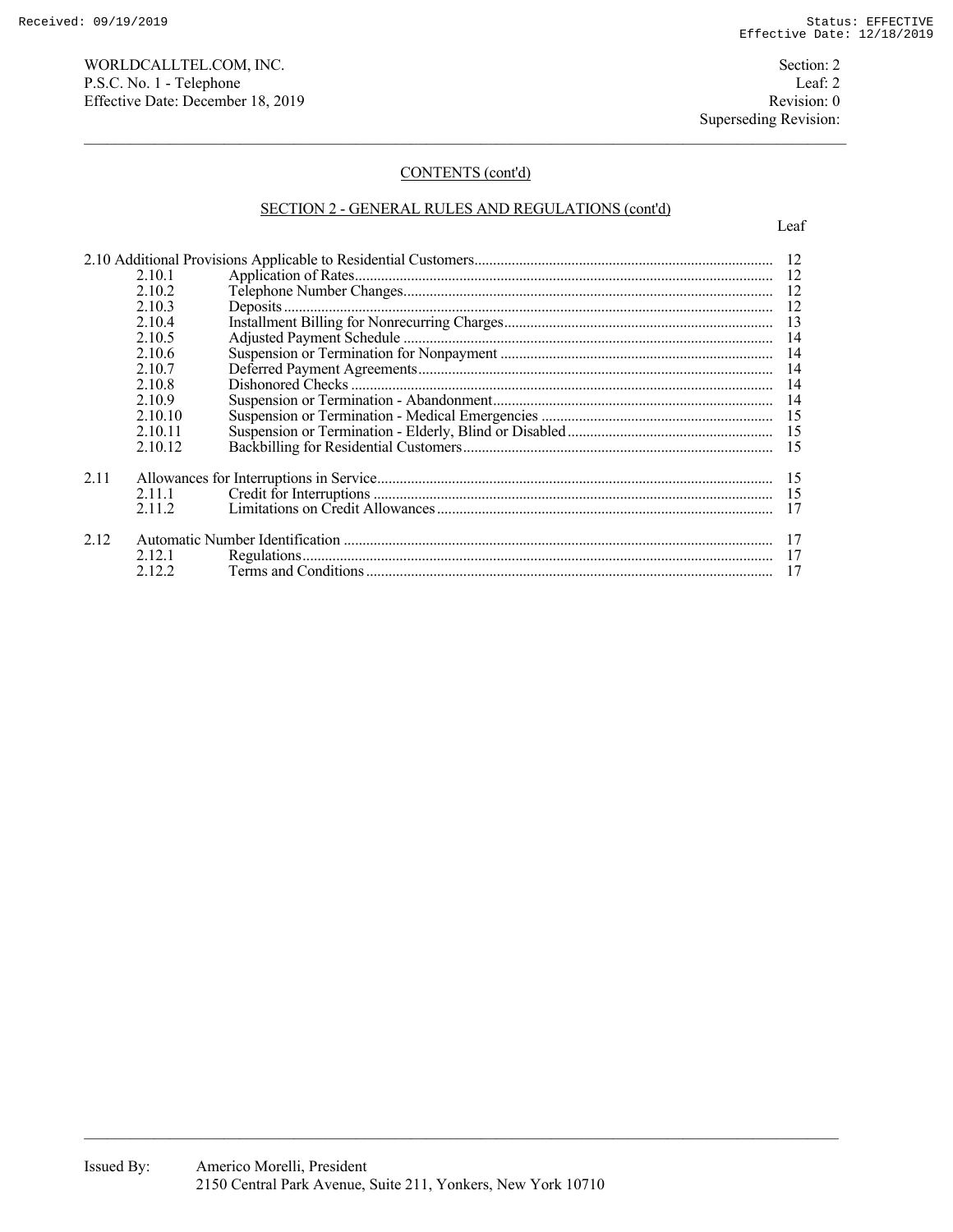### 2.1 USE OF FACILITIES AND SERVICE

#### 2.1.1 Obligation of the Company

 In furnishing facilities and service, the Company does not undertake to transmit messages, but furnishes the use of its facilities to its customers for communications.

 The Company's obligation to furnish facilities and service is dependent upon its ability (a) to secure and retain, without unreasonable expense, suitable facilities and rights for the construction and maintenance of the necessary circuits and equipment; (b) to secure and retain, without unreasonable expense, suitable space for its plant and facilities in the building where service is or will be provided to the customer; or (c) to secure reimbursement of all costs where the owner or operator of a building demands relocation or rearrangement of plant and facilities used in providing service therein.

 The Company shall not be required to furnish, or continue to furnish, facilities or service where the circumstances are such that the proposed use of the facilities or service would tend to adversely affect the Company's plant, property or service.

 The Company reserves the right to refuse an application for service made by a present or former customer who is indebted to the Company for service previously rendered pursuant to this Tariff until the indebtedness is satisfied.

### 2.1.2 Limitations on Liability

a. Indemnification by Customer

 The customer and any authorized or joint users, jointly and severally shall indemnify, defend and hold the Company harmless against claims, loss, damage, expense (including attorneys' fees and court costs) for libel, slander, or infringement of copyright arising from the material transmitted over its facilities; against claims for infringement of patents arising from combining with, or using in connection with, facilities of the Company, equipment and systems of the customer; and against all other claims arising out of any act or omission of the customer in connection with facilities provided by the Company or the customer. In the event any such infringing use is enjoined, the customer, authorized user or joint user at its option and expense, shall obtain immediately a dismissal or stay of such injunction, obtain a license or other agreement so as to extinguish any claim of infringement, or terminate the claimed infringing use or modify such infringement.

b. Customer-Provided Equipment

 The service and facilities furnished by the Company are subject to the following limitations: the Company shall not be liable for damage arising out of mistakes, omissions, interruptions, delays, errors or defects in transmission or other injury, including but not limited to injuries to persons or property from voltages or currents transmitted over the facilities of the Company caused by customer-provided equipment or premises wire.

c. Use of Facilities of Other Companies

 When the facilities of other companies are used in establishing a connection, the Company is not liable for any act, error, omission, or interruption caused by the other company or their agents or employees. This includes the provision of a signaling system database by another company.

## 2.1.3 Use Of Service

 Any service provided under this Tariff may be resold to or shared (jointly used) with other persons at the customer's option. The customer remains solely responsible for all use of service ordered by it or billed to its telephone number(s) pursuant to this Tariff, for determining who is authorized to use its service, and for promptly notifying the Company of any unauthorized use. The customer may advise its customers that a portion of its service is provided by the Company, but the customer shall not represent that the Company jointly participates with the customer in the provision of the service.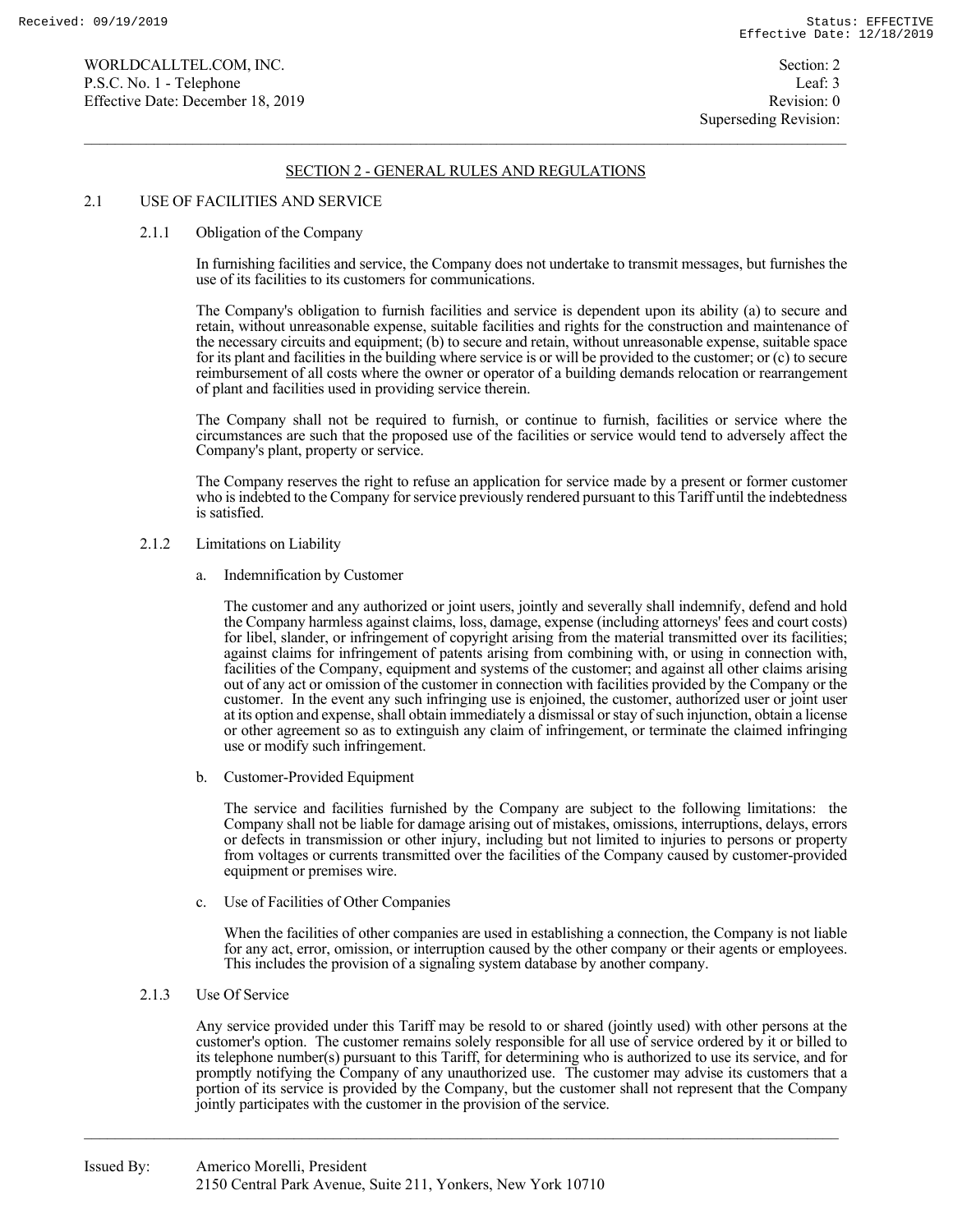## 2.1 USE OF FACILITIES AND SERVICE (cont'd)

### 2.1.4 Use and Ownership of Equipment

 The Company's equipment, apparatus, channels and lines shall be carefully used. Equipment furnished by the Company shall remain its property and shall be returned to the Company whenever requested, within a reasonable period following the request, in good condition, reasonable wear and tear accepted. The customer is required to reimburse the Company for any loss of, or damage to, the facilities or equipment on the customer's premises, including loss or damage caused by agents, employees or independent contractors of the customer through any negligence.

#### 2.1.5 Directory Errors

 In the absence of gross negligence or willful misconduct and except for the allowances stated below, no liability for damages arising from errors or mistakes in or omissions of directory listings, or errors or mistakes in or omissions of listings obtainable from the directory assistance operator, including errors in the reporting thereof, shall attach to the Company.

 An allowance for errors or mistakes in or omissions of published directory listings or for errors or mistakes in or omissions of listings obtainable from the directory assistance operator shall be given as follows:

- a. Free Listings: For free or no-charge published directory listings, credit shall be given at the rate of two times the monthly tariff rate for an additional or charge listing for each individual, auxiliary or party line, PBX trunk or Centrex attendant loop affected, for the life of the directory or the charge period during which the error, mistake or omission occurs.
- b. Charge Listings: For additional or charge published directory listings, credit shall be given at the monthly tariff rate for each such listing for the life of the directory or the charge period during which the error, mistake or omission occurs.
- c. Operator records: For free or charge listings obtainable from records used by the directory assistance operator, upon notification to the Company of the error, mistake or omission in such records by the subscriber, the Company shall be allowed a period of three business days to make a correction. If the correction is not made in that time, credit shall be given at the rate of 2/30ths of the basic monthly rate for the line or lines in question for each day thereafter that the records remain uncorrected. (Where Centrex attendant loops are involved, credit shall be given at the rate of 2/30ths of the basic monthly rate for PBX trunks.)
- d. Credit limitation: The total amount of the credit provided for the preceding paragraphs 1, 2, and 3 shall not exceed, on a monthly basis, the total of the charges for each charge listing plus the basic monthly rate, as specified in paragraph 3, for the line or lines in question.
- e. Definitions: As used in Paragraphs  $1, 2, 3$ , and 4 above, the terms "error," "mistake" or "omission" shall refer to a discrepancy in the directory listing or directory assistance records which the Company has failed to correct and where the error affects the ability to locate a particular subscriber's correct telephone number. The terms shall refer to addresses only to the extent that an error, mistake or omission of an address places the subscriber on an incorrect street or in an incorrect community.
- f. Notice: Such allowances or credits as specified in Paragraphs 1, 2, and 3 above, shall be given upon notice to the Company by the subscriber that such error, mistake or omission has occurred; provided, however, that when it is administratively feasible for the Company to have knowledge of such error, mistake or omission, the Company shall give credit without the requirement of notification by the subscribers.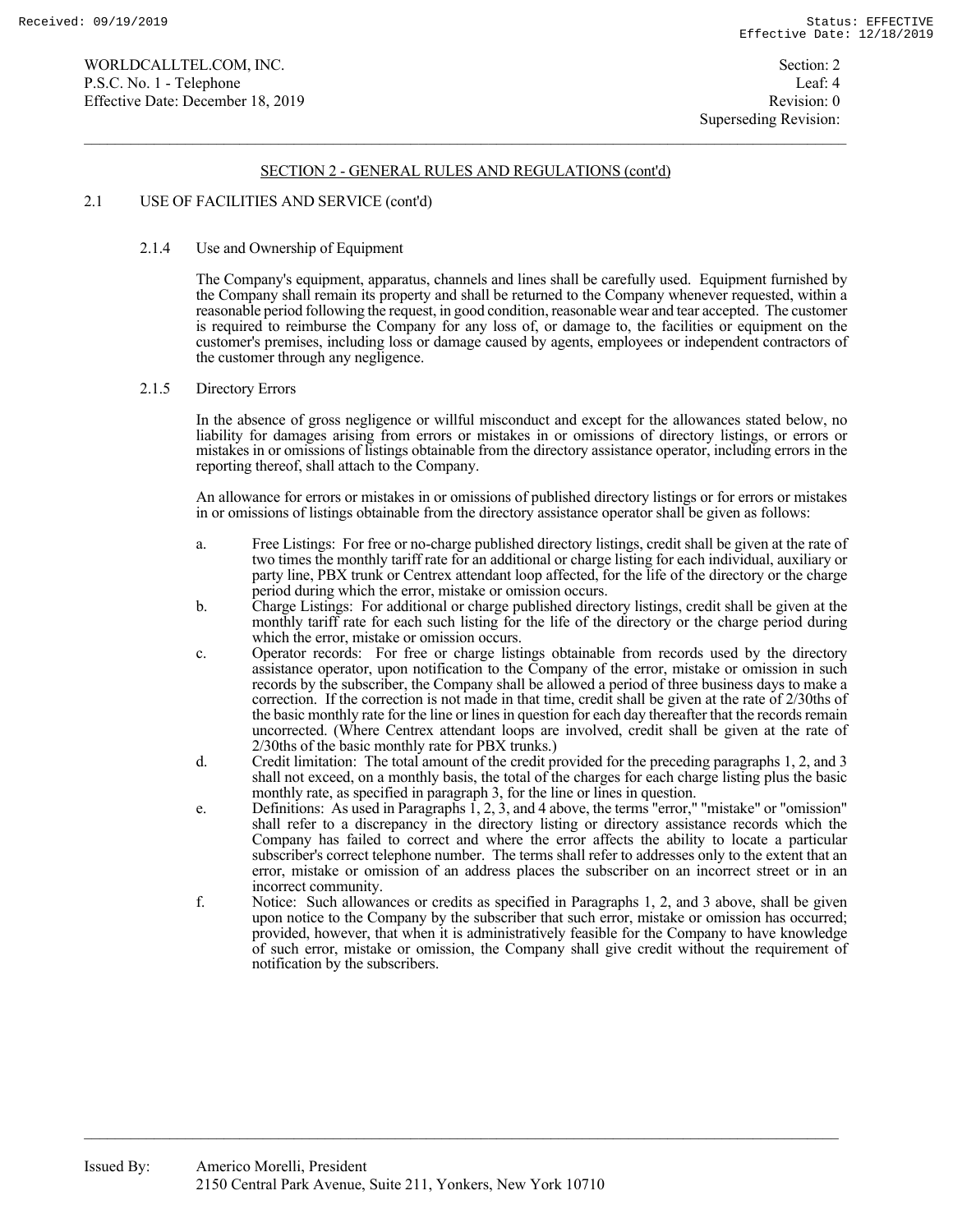## 2.2 MINIMUM PERIOD OF SERVICE

 The minimum period of service is one month except as otherwise provided in this Tariff. The customer must pay the regular tariffed rate for the service they subscribe to for the minimum period of service. If a customer disconnects service before the end of the minimum service period, that customer is responsible for paying the regular rates for the remainder of the minimum service period. When the service is moved within the same building, to another building on the same premises, or to a different premises entirely, the period of service at each location is accumulated to calculate if the customer has met the minimum period of service obligation.

 If service is terminated before the end of the minimum period of service as a result of condemnation of property, damage to property requiring the premises to be abandoned, or by the death of the customer, the customer is not obligated to pay for service for the remainder of the minimum period.

 If service is switched over to a new customer at the same premises after the first month's service, the minimum period of service requirements are assigned to the new customer if the new customer agrees in writing to accept them. For facilities not taken over by the new customer, the original customer is responsible for the remaining payment for the minimum service period in accordance with the terms under which the service was originally furnished.

## 2.3 FLEXIBLE PRICING

### 2.3.1 General

 Flexible Pricing sets minimum and maximum rates that can be charged for telephone service. The Company may change a specific rate within the range of the established minimum and maximum rates on one day's notice to customers and the Public Service Commission.

## 2.3.2 Conditions

- a. The Company reserves the right to change prices at any time subject to regulatory requirements by filing a revised Rate Attachment with the Commission.
- b. Individual written notice to Customers of rate changes shall be made in accordance with Commission regulations. Where there are no regulations, notification will be made in a manner appropriate to the circumstances involved.
- c. A rate shall not be changed unless it has been in effect for at least thirty (30) days.
- d. A customer can request that the Company disconnect service that is provided under the Flexible Pricing due to a price increase. The customer will be credited for the difference between the new price and the old price retroactive to the effective date of the price increase if the customer notifies the Company of its desire to disconnect service within 20 days of receiving notification of the price increase.

### 2.4 PAYMENT FOR SERVICE RENDERED

2.4.1 Responsibility for All Charges

 Any applicant for facilities or service may be required to sign an application form requesting the Company to furnish the facilities or service in accordance with the rates, charges, rules and regulations from time to time in force and effect. The customer is responsible for all local and toll calls originating from the customer's premises and for all calls charged to the customer's line where any person answering the customer's line agrees to accept such charge.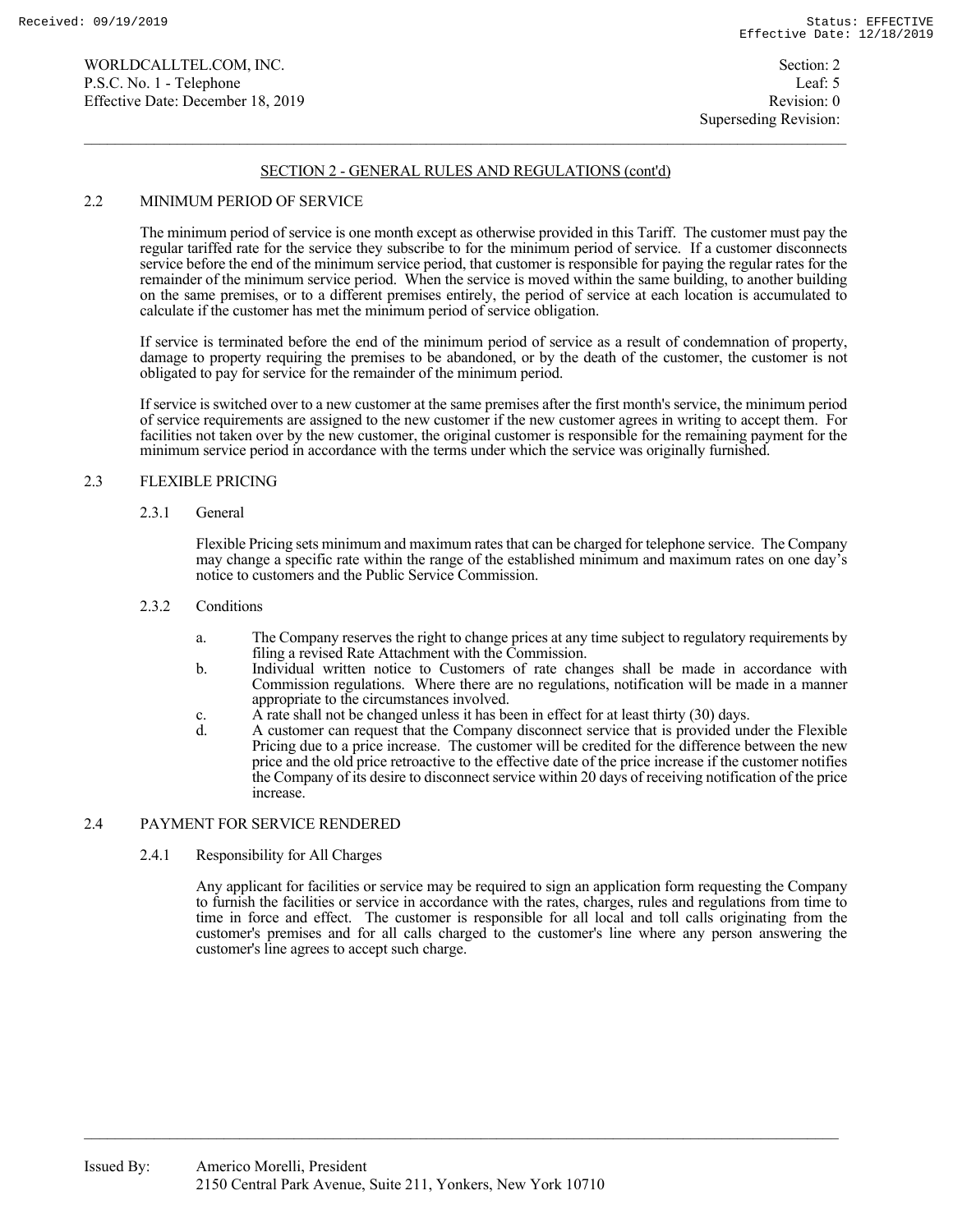### 2.4 PAYMENT FOR SERVICE RENDERED (cont'd)

#### 2.4.2 Deposits

 Subject to special provisions as may be set forth below and in Sections 2.9 and 2.10 of this Tariff, any applicant or customer whose financial responsibility is not established to the satisfaction of the Company may be required to deposit a sum up to an amount equal to the total of the estimated local service and intraLATA toll charges for up to two months for the facilities and service. If the minimum period of service for the requested facilities and service is more than one month, as specified in this Tariff, the customer may also be required to deposit a sum up to an amount equal to the total charges for service for the minimum service period less any connection charge paid by the customer.

 The fact that a deposit has been made shall in no way relieve the applicant or customer from complying with the Tariff regulations for the prompt payment of bills on presentation. Each applicant from whom a deposit is collected will be given a certificate of deposit and circular containing the terms and conditions applicable to deposits, in accordance with the Rules and Regulations of the Commission pertaining to customer deposits.

- a. Interest on Deposits Simple interest at the rate specified by the Commission shall be credited or paid to the customer while the Company holds the deposit.
- b. Inadequate Deposit If the amount of a deposit is proven to be less than required to meet the requirements specified

above, the customer shall be required to pay an additional deposit upon request.

c. Return of Deposit

 When a deposit is to be returned, the customer may request that the full amount of the deposit be issued by check. If the customer requests that the full amount be credited to amounts owed the Company, the Company will process the transaction on the billing date and apply the deposit to any amount currently owed to the Company, and return any remaining amount of the deposit to the customer by check.

2.4.3 Payment of Charges

 Charges for facilities and service, other than usage charges, are due monthly in advance. All other charges are payable upon request of the Company. Bills are due on the due date shown on the bill and are payable at any business office of the Company, by U.S. Mail, or at any location designated by the Company. If objection is not received by the Company within three months after the bill is rendered, the items and charges appearing thereon shall be determined to be correct and binding upon the customer. A bill will not be deemed correct and binding upon the customer if the Company has records on the basis of which an objection may be considered, or if the customer has in his or her possession such Company records. If objection results in a refund to the customer, such refund will be with interest at the greater of the unadjusted customer deposit rate or the applicable late payment rate, if any, for the service classification under which the customer was billed. Interest will be paid from the date when the customer overpayment was made, adjusted for any changes in the deposit rate or late payment rate, compounded monthly, until the overpayment is refunded. Notwithstanding the foregoing, no interest will be paid by the Company on customer overpayments that are refunded within 30 days after the overpayment is received by the Company.

 Where an objection to the bill involves a superseded service order, the items and charges appearing on the bill shall be deemed to be correct and binding upon the customer if objection is not received by the Company within two months after the bill is rendered.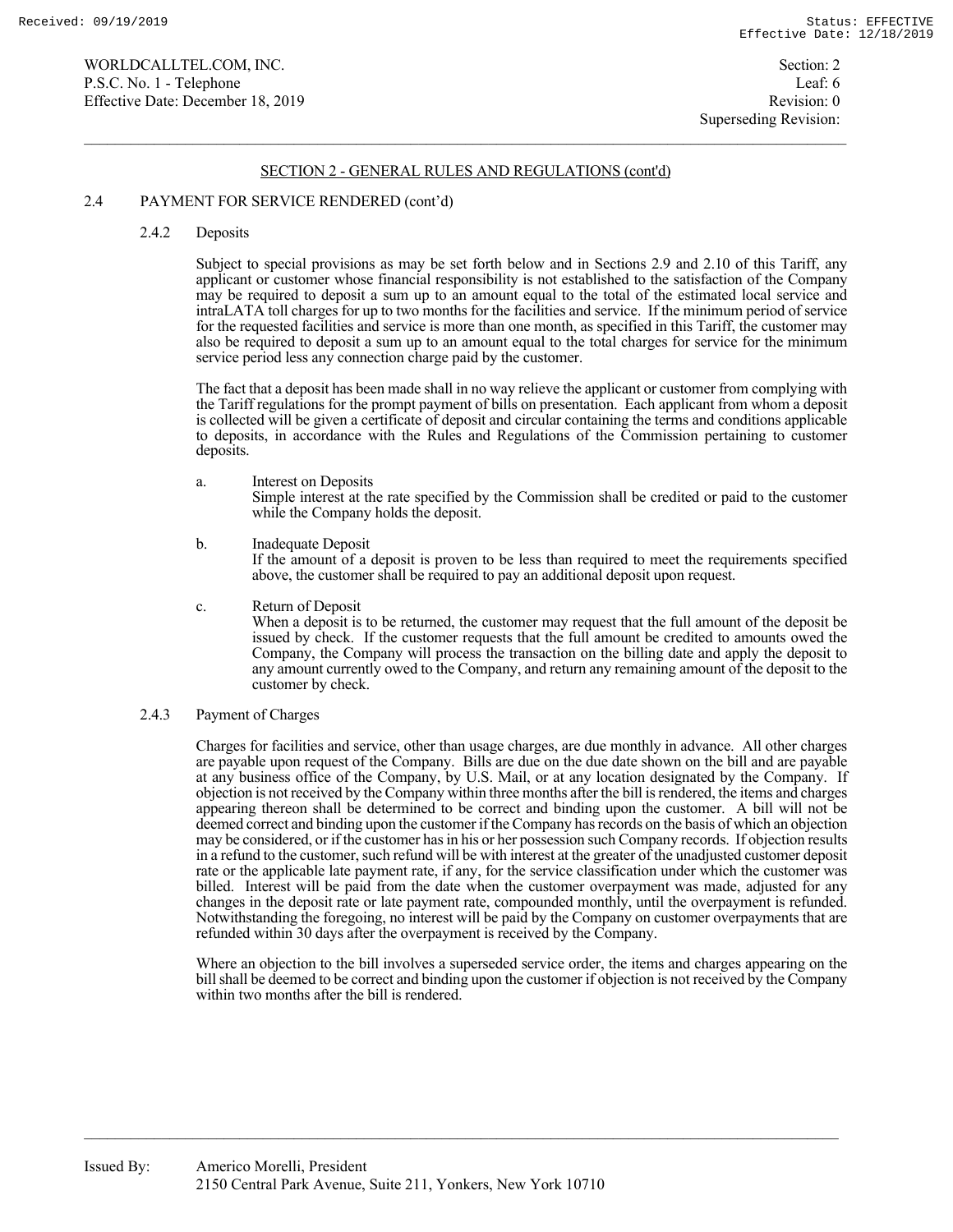### 2.4 PAYMENT FOR SERVICE RENDERED (cont'd)

#### 2.4.4 Return Check Charge

 When the bank returns a check that has been presented to the Company by a customer in payment for charges, the customer shall be responsible for the payment of a Returned Check Charge of \$10.00.

#### 2.4.5 Late Payment Charges

- a. Customer bills for telephone service are due on the due date specified on the bill. A customer is in default unless payment is made on or before the due date specified on the bill. If payment is not received by the customer's next billing date, a late payment charge of 1.5% will be applied to all amounts previously billed under this Tariff, excluding one month's local service charge, but including arrears and unpaid late payment charges.
- b. Late payment charges do not apply to those portions (and only those portions) of unpaid balances that are associated with disputed amounts. Undisputed amounts on the same bill are subject to late payment charges if unpaid and carried forward to the next bill.
- c. Late payment charges do not apply to final accounts.<br>d. Late payment charges do not apply to government
- Late payment charges do not apply to government agencies of the State of New York. These agencies are required to make payment in accordance with the provisions of Article XI-A of the State Finance Law (Chapter 153 of the Laws of 1984).

#### 2.4.6 Customer Overpayments

 The Company will provide interest on customer overpayments that are not refunded within 30 days of the date the Company receives the overpayment. An overpayment is considered to have occurred when payment in excess of the correct charges for service is made because of erroneous Company billing. The customer will be issued reimbursement for the overpayment, plus interest, or, if agreed to by the customer, credit for the amount will be provided on the next regular Company bill. The rate of interest shall be the greater of the customer deposit interest rate or the Company's applicable Late Payment Charge.

 Interest shall be paid from the date when overpayment was made, adjusted for any changes in the deposit rate or late payment rate, and compounded monthly, until the date when the overpayment is refunded. The date when overpayment is considered to have been made will be the date on which the customer's overpayment was originally recorded to the customer's account by the Company.

#### 2.5 INSTALLATION SERVICE

 The Company provides a Half-Day Installation Plan, which offers customers half-day appointments (i.e., morning/afternoon or a rolling interval) for connection of Commission regulated service involving a customer premise visit. In the case of any inconsistency with the regulations in Part 609 of 16 NYCRR for installation service, the rules of the Commission shall prevail.

### 2.6 ACCESS TO CUSTOMER'S PREMISES

The customer shall be responsible for making arrangements or obtaining permission for safe and reasonable access for Company employees or agents of the Company to enter the premises of the customer or any joint user or customer of the customer at any reasonable hour for the purpose of inspecting, repairing, testing or removing any part of the Company's facilities.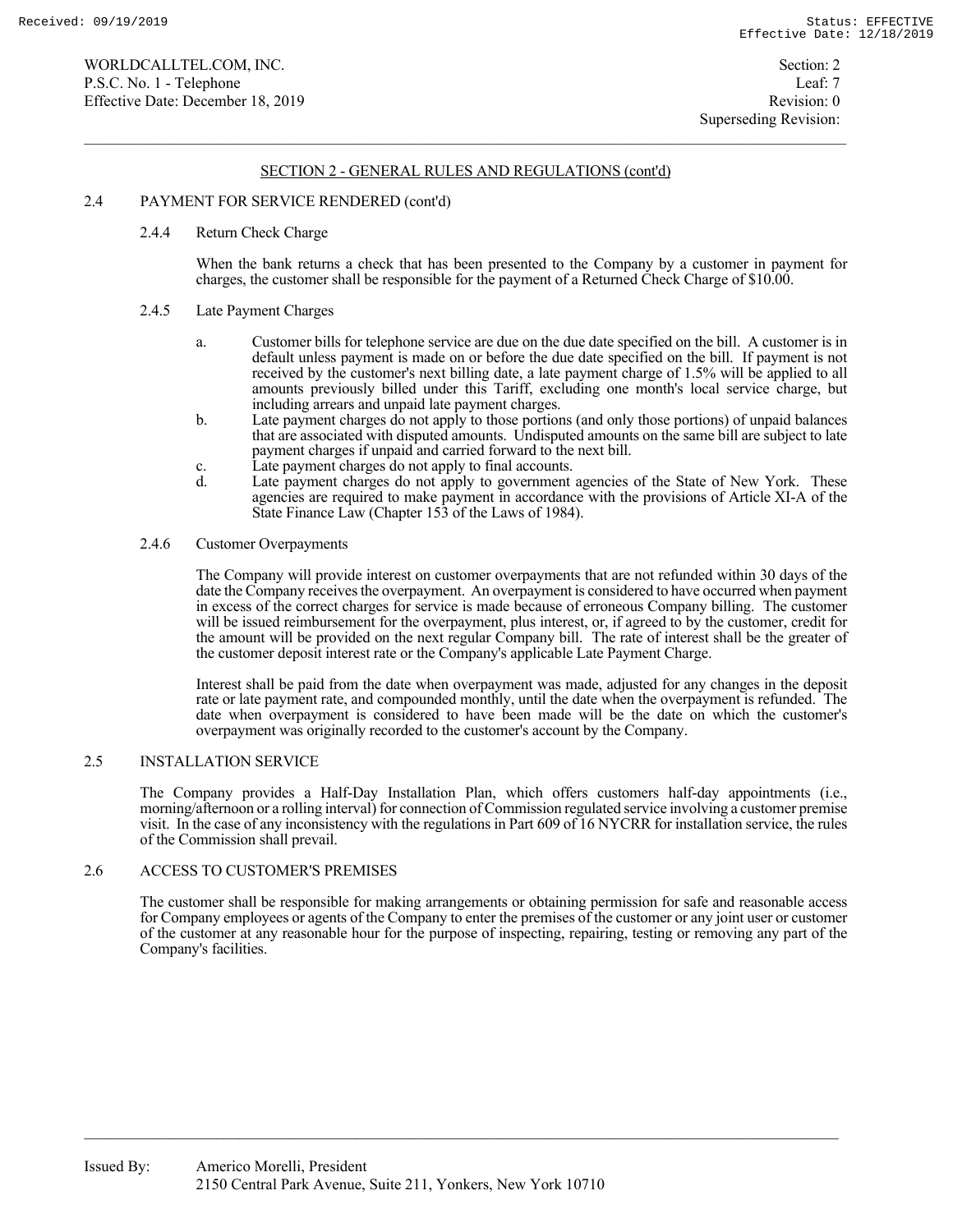### 2.7 TELEPHONE SURCHARGES

2.7.1 General

 In addition to the rates and charges applicable according to the rules and regulations of this Tariff, various surcharges apply to the customer's monthly bill statement as outlined in 2.7.2 and 2.7.3 below. If there are surcharge rates applicable to a particular city, village, town or county tax district or other jurisdictional taxing entity, the rate will be listed on Statement 1, which is at the end of this section.

#### 2.7.2 Surcharge For State Gross Income and Gross Earnings Taxes

 A monthly surcharge to recover the additional expense related to the State Gross Income and Gross Earnings Taxes applies to the recurring and nonrecurring rates and charges for all intrastate service except returned check charges, late payment charges and rates for local coin calls. The applicable Gross Revenue Surcharge rates are shown on Statement 2, which is at the end of this section. Any changes to these rates will be filed on 15 days' notice to customers and the Commission, and as directed by the Commission. Whenever the state levies a new tax on the Company's gross revenues, repeals such a tax, or changes the rate of such a tax, the Commission may approve new surcharge factors, and the Company will file a revised statement as directed or approved by the Commission.

2.7.3 Village or Municipal Surcharge On Local Utility Gross Revenue Taxes

 In certain cities and villages a municipal surcharge related to the Local Utility Gross Revenue Taxes applies to the recurring and nonrecurring rates and charges for all intrastate service except returned check charges, late payment charges and rates for local coin calls. The percentage rate of the surcharge in each locality where such a surcharge applies is listed on Statement 3 which is at the end of this section.

 The surcharge statement shall be filed at least fifteen business days before the effective date. The effective date of the statement shall not be prior to the effective date of the surcharge and no sooner than the date when the tax enactment is filed with the Secretary of State. The surcharge shall be applicable to bills subject to the tax enactment that are rendered on or after the effective date of the statement. If the tax enactment either ceases to be effective or is modified so as to reduce the tax rate, the surcharge will be changed accordingly within 5 business days.

 Introduction, cancellation, or modification of a surcharge will be effective on the date of the customer's first bill rendered after the effective date of the change.

## 2.8 SUSPENSION OR TERMINATION OF SERVICE

2.8.1 Suspension or Termination for Nonpayment

 In the event that any bill rendered or any deposit required is not paid, the Company may suspend service or terminate service until the bill or the required deposit has been paid. If service is suspended or terminated for nonpayment, the customer will be billed a Connection Charge as well as any payment due and any applicable deposits upon reconnection.

- a. Termination shall not be made until at least 20 days after written notification has been mailed to the billing address of the customer.
- b. Suspension will not be made until at least 8 days after written notification has been mailed to the customer and 20 days before the termination notice.

 Telephone service shall only be suspended between 8:00 AM and 7:30 PM, on Monday through Thursday, and between 8:00 AM and 3:00 PM on Friday. It shall not be suspended or terminated for nonpayment on weekends, public holidays, other federal and state holidays proclaimed by the President or the Governor, or on days when the main business office of the Company is not open for business, or during the periods from December 23rd through December 26th or December 30th through January 1st.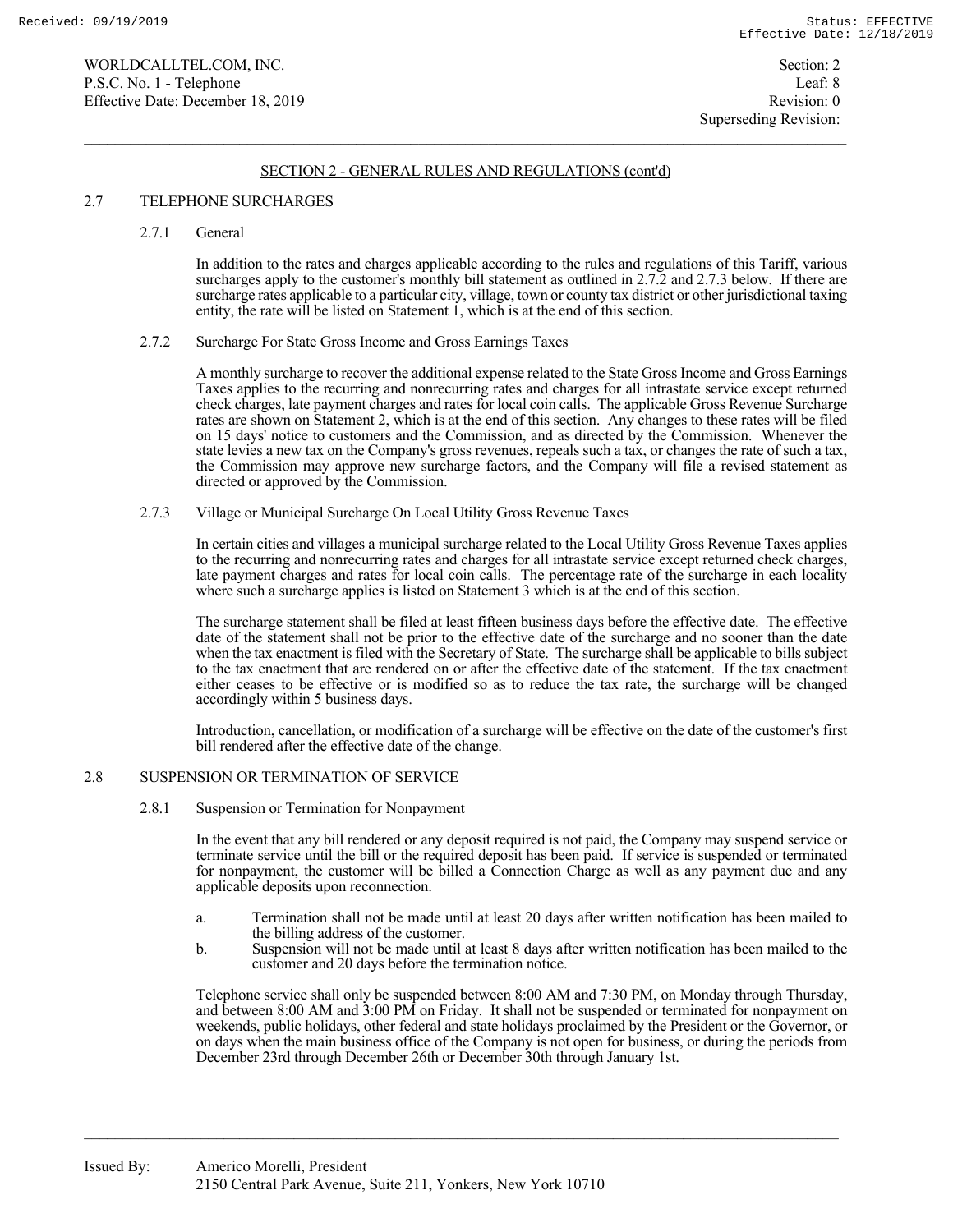#### 2.8 SUSPENSION OR TERMINATION OF SERVICE (cont'd)

2.8.2 Exceptions to Suspension and Termination

Telephone service shall not be suspended or terminated for:

- a. Nonpayment of bills rendered for charges other than telephone service or deposits requested in connection with telephone service;
- b. Nonpayment for service for which a bill has not been rendered;
- c. Nonpayment for service which have not been rendered;<br>d. Nonpayment of any billed charge which is in dispute or
- Nonpayment of any billed charge which is in dispute or for the nonpayment of a deposit which is in dispute during the period before a determination of the dispute is made by the Company in accordance with Company's complaint handling procedures. These procedures are in accordance with the Public Service Commission Rules and Regulations contained in Part 609 of 16 NYCRR.
- e. Telephone service may be suspended or terminated for nonpayment of the undisputed portion of a disputed bill or deposit if the customer does not pay the undisputed portion after being asked to do so.
- f. Nonpayment of backbilled amounts as outlined in 2.10.12.
- 2.8.3 Verification of Nonpayment

 Telephone service shall not be suspended or terminated for nonpayment of a bill rendered or a required deposit unless:

- a. The Company has verified, in a manner approved by the Public Service Commission, that payment has not been received at any office of the Company or at any office of an authorized collection agent through the end of the period indicated in the notice, and
- b. The Company has checked the customer's account on the day that suspension or termination is to occur to determine whether payment has been posted to the customer's account as of the opening of business on that day.
- 2.8.4 Termination For Cause Other Than Nonpayment
	- a. General

 The Company, after notice in writing to the customer and after having given the customer an appropriate opportunity to respond to such notice, may terminate service and sever the connection(s) from the customer's premises under the following conditions:

- 1. in the event of prohibited, unlawful or improper use of the facilities or service, or any other violation by the customer of the rules and regulations governing the facilities and service furnished, or
- 2. if, in the judgment of the Company, any use of the facilities or service by the customer may adversely affect the Company's personnel, plant, property or service. The Company shall have the right to take immediate action, including termination of the service and severing of the connection, without notice to the customer when injury or damage to telephone personnel, plant, property or service is occurring, or is likely to occur, or
- 3. in the event of unauthorized use, where the customer fails to take reasonable steps to prevent the unauthorized use of the facilities or service received from the Company, or
- 4. in the event that service is connected for a customer who is indebted to the Company for service or facilities previously furnished, that service may be terminated by the Company unless the customer satisfies the indebtedness within 20 days after written notification. See Section 2.10.7 regarding Deferred Payment Agreements.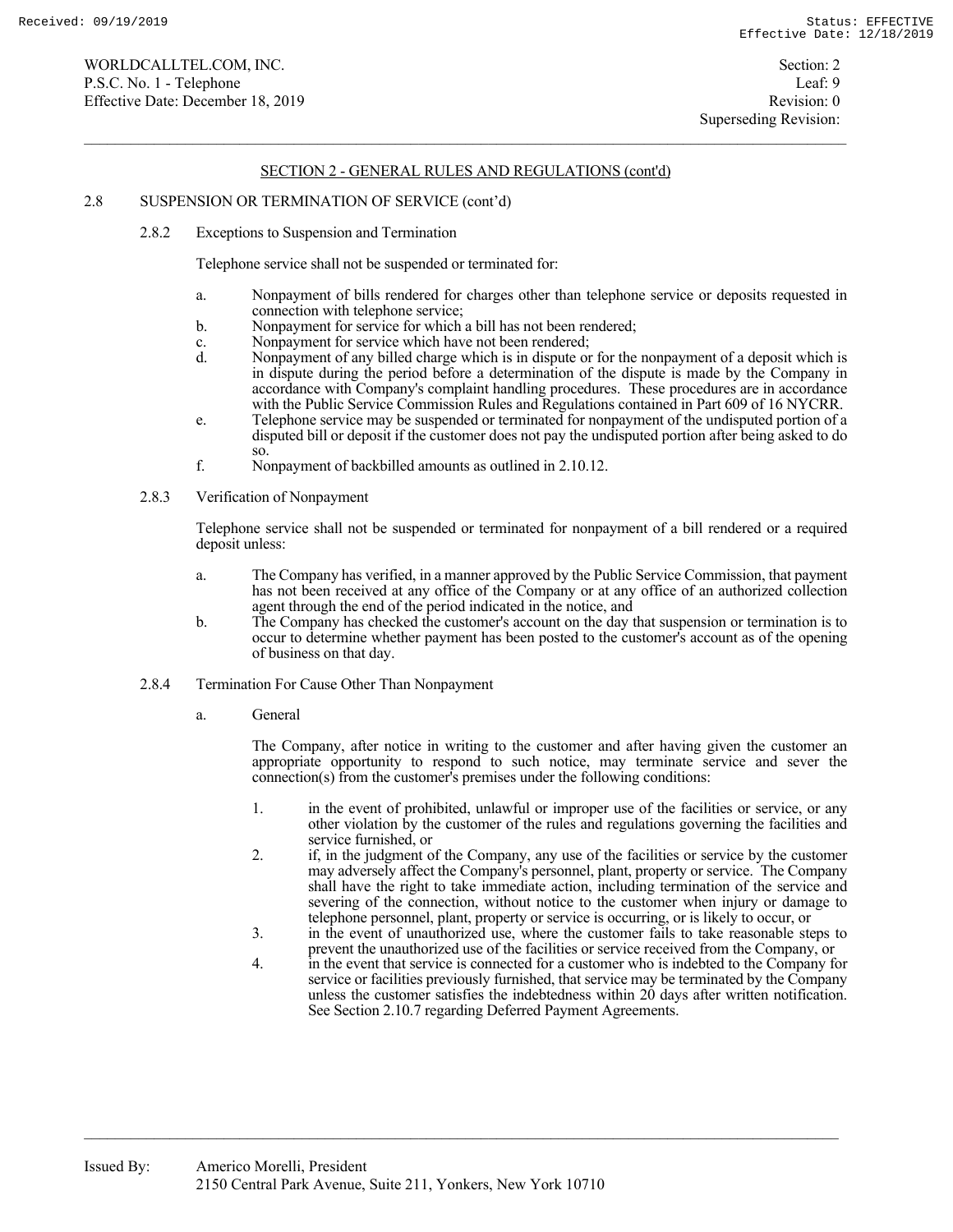Superseding Revision:

### SECTION 2 - GENERAL RULES AND REGULATIONS (cont'd)

#### 2.8 SUSPENSION OR TERMINATION OF SERVICE (cont'd)

- 2.8.4 Termination For Cause Other Than Nonpayment (cont'd)
	- b. Prohibited, Unlawful or Improper Use of the Facilities or Service
		- Prohibited, unlawful or improper use of the facilities or service includes, but is not limited to:
		- 1. The use of facilities or service of the Company without payment of tariff charges;<br>2. Calling or permitting others to call another person or persons so frequently or a
		- 2. Calling or permitting others to call another person or persons so frequently or at such times of the day or in such manner as to harass, frighten, abuse or torment such other person or persons;
		- 3. The use of profane or obscene language;<br>4. The use of the service in such a manner
		- The use of the service in such a manner such that it interferes with the service of other customers or prevents them from making or receiving calls;
		- 5. The use of a mechanical dialing device or recorded announcement equipment to seize a customer's line, thereby interfering with the customer's use of the service;
		- 6. Permitting fraudulent use.
	- c. Abandonment or Unauthorized Use of Facilities
		- 1. If it is determined that facilities have been abandoned, or are being used by unauthorized persons, or that the customer has failed to take reasonable steps to prevent unauthorized use, the Company may terminate telephone service.
		- 2. In the event that telephone service is terminated for abandonment of facilities or unauthorized use and service is subsequently restored to the same customer at the same location:
			- a) No charge shall apply for the period during which service had been terminated, and
			- b) Reconnection charges will apply when service is restored. However, no charge shall be made for reconnection if the service was terminated due to an error on the part of the Company.
	- d. Change in the Company's Ability to Secure Access

 Any change in the Company's ability (a) to secure and retain suitable facilities and rights for the construction and maintenance of the necessary circuits and equipment or (b) to secure and retain suitable space for its plant and facilities in the building where service is provided to the customer may require termination of a customer's service until such time as new arrangements can be made. No charges will be assessed the customer while service is terminated, and no connection charges will apply when the service is restored.

2.8.5 Emergency Termination of Service

 The Company will immediately terminate the service of any customer, on request, when the customer has reasonable belief that the service is being used by an unauthorized person or persons. The Company may require that the request be submitted in writing as a follow-up to a request made by telephone.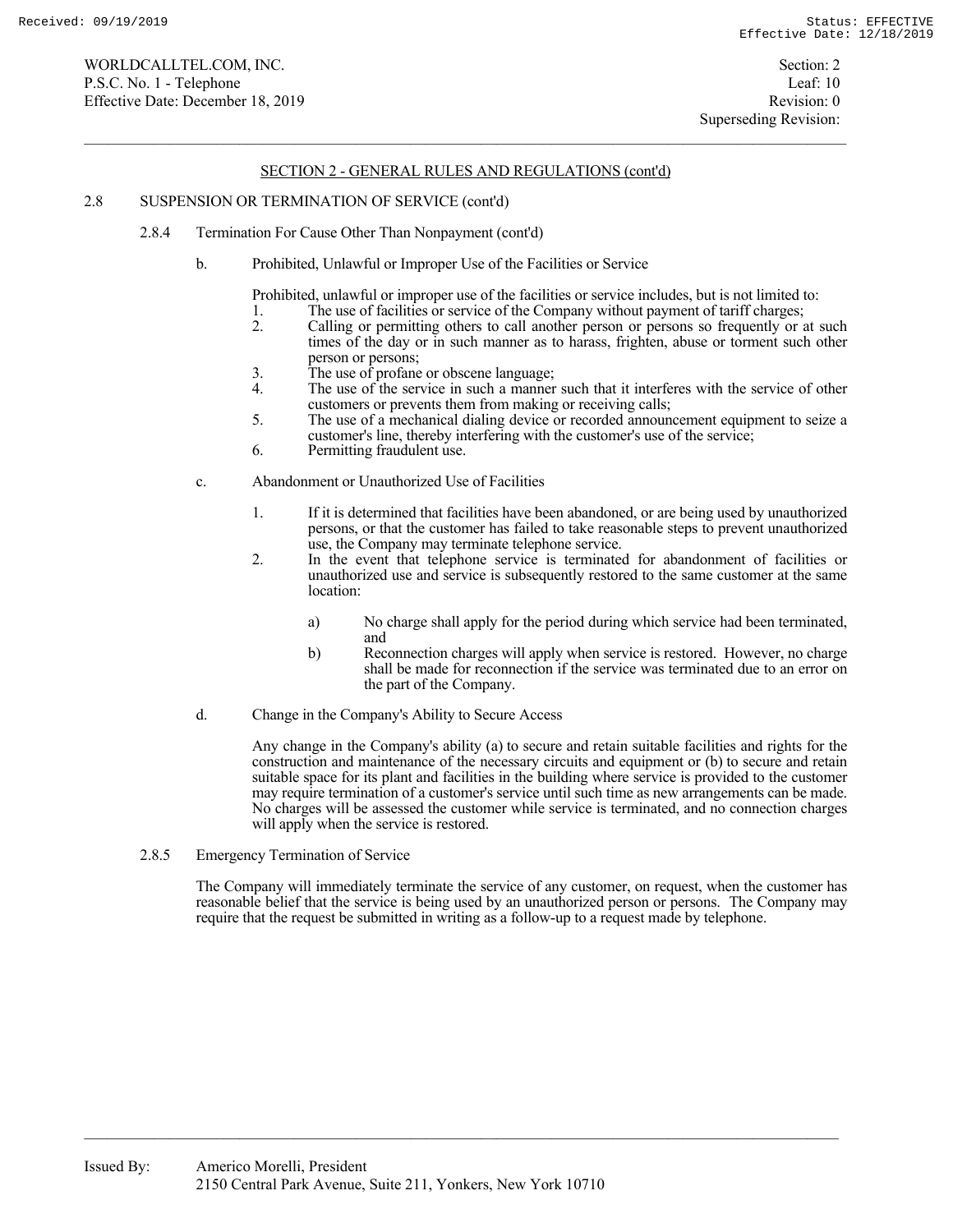### 2.9 ADDITIONAL PROVISIONS APPLICABLE TO BUSINESS CUSTOMERS

- 2.9.1 Application of Rates
	- a. Business rates as described in Section 7 and shown in Section 2.13 apply to service furnished:
		-
		- 1. In office buildings, stores, factories and all other places of a business nature;<br>2. In hotels, apartment houses, clubs and boarding and rooming houses except v 2. In hotels, apartment houses, clubs and boarding and rooming houses except when service is within the customer's domestic establishment and no business listings are provided; colleges, hospitals and other institutions; and in churches except when service is provided to an individual of the clergy for personal use only and business service is already established for the church at the same location;
		- 3. At any location when the listing or public advertising indicates a business or a profession;
		- 4. At any location where the service includes an extension which is at a location where
		- business rates apply unless the extension is restricted to incoming calls; 5. At any location where the customer resells or shares exchange service;
	- b. The use of business facilities and service is restricted to the customer, customers, agents and representatives of the customer, and joint users.
- 2.9.2 Telephone Number Changes

 When a business customer requests a telephone number change, the referral period for the disconnected number is 180 days.

 The customer may order a Customized Number where facilities permit for an additional charge as specified in Section 5.9 of this Tariff.

 When service in an existing location is continued for a new customer, the existing telephone number may be retained by the new customer only if the former customer consents in writing, and if all charges against the account are paid or assumed by the new customer.

2.9.3 Deposits

 Deposits will be returned to a business customer upon cancellation of service or after one year, whichever event occurs first, unless the customer is delinquent in payment, in which case the Company will continue to retain the deposit until the delinquency is satisfied. If a service is involuntarily discontinued, the deposit is applied against the final bill, and any balance is returned to the customer.

2.9.4 Dishonored Checks

 If a business customer who has received a notice of discontinuance pays the bill with a check that is subsequently dishonored, the account remains unpaid and the Company is not required to issue any additional notice before disconnecting service.

## 2.9.5 Termination of Liability

 When a customer terminates service, or an aspect of that service to a particular address prior to the expiration of any term conditions then the customer is liable to the company for additional payments according to one of the following two schedules that the customer may choose:

- a. The difference between the rate associated with the number of months the customer had access to the product and the agreed to rate times the number of months the product was in service ((New Rate - Agreed Rate) X Number of Months In Service); or<br>b. The agreed to rate times the number of months remaining on the term
- The agreed to rate times the number of months remaining on the term agreement ((Agreed Rate X (Original Term – Months In Service).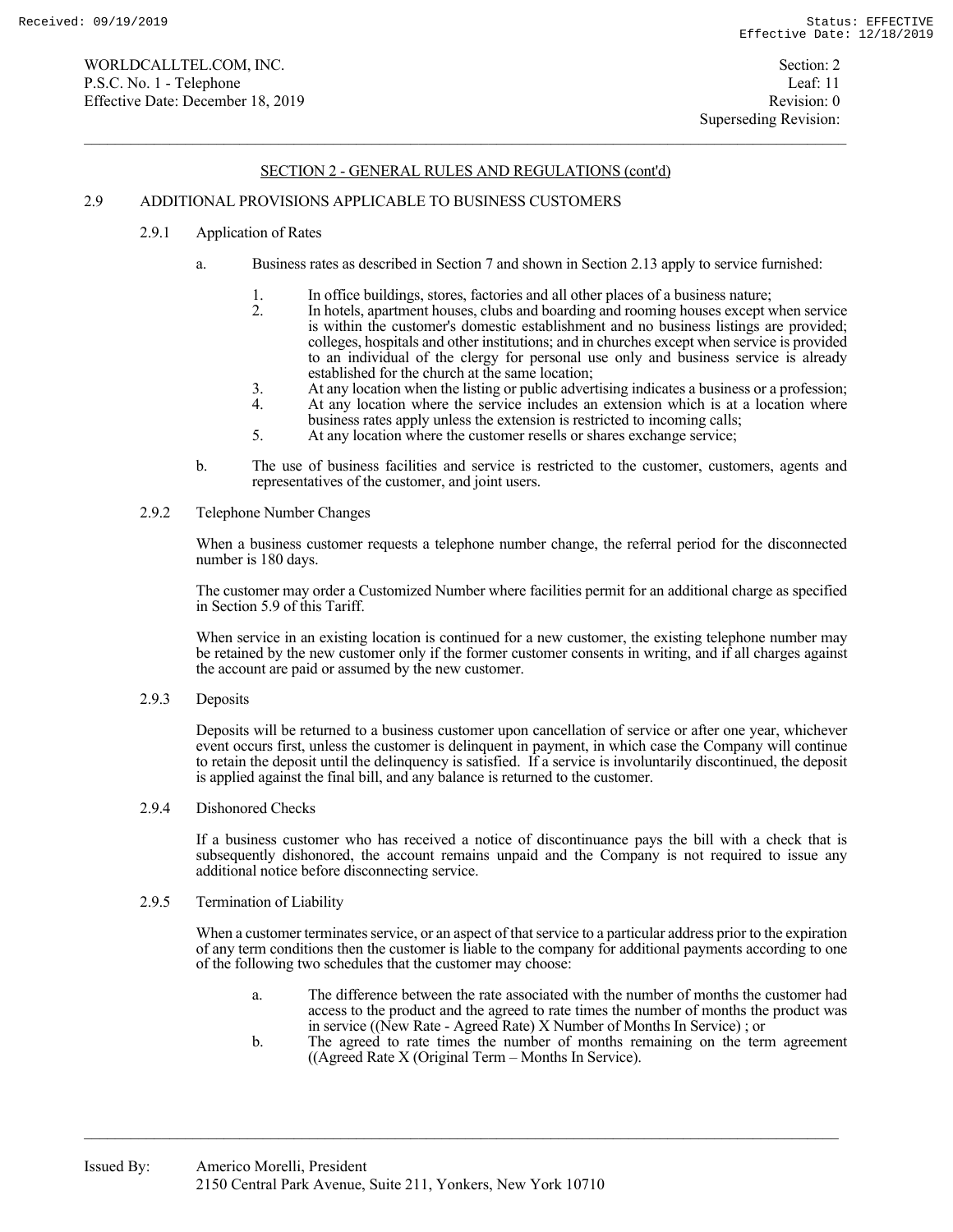#### 2.10 ADDITIONAL PROVISIONS APPLICABLE TO RESIDENTIAL CUSTOMERS

#### 2.10.1 Application of Rates

 Residential rates as described in Section 6 and shown in Section 2.13 apply to service furnished in private homes or apartments (including all parts of the customer's domestic establishment) for domestic use. Residential rates also apply in college fraternity or sorority houses, convents and monasteries, and to the clergy for domestic use in residential quarters.

 Residential rates do not apply to service in residential locations if the listing indicates a business or profession. Residential rates do not apply to service furnished in residential locations if there is an extension line from the residential location to a business location unless the extension line is limited to incoming calls.

 The use of residential service and facilities is restricted to the customer, members of the customer's domestic establishment, and joint users.

#### 2.10.2 Telephone Number Changes

 When a residential customer requests a telephone number change, the referral period for the disconnected number is 90 days.

 The customer may order a Customized Number where facilities permit for an additional charge as specified in Section 5.10 of this Tariff.

 When service in an existing location is continued for a new customer, the existing number may be retained by the new customer only if the former customer consents in writing, and if all charges against the account are paid or assumed by the new customer.

#### 2.10.3 Deposits

#### a. General

 Except as provided in (b) following, the Company may require a deposit, as described in Section 2.4.2 of this Tariff, from a residential customer who is applying for service if the customer: 1) has had service terminated for nonpayment once within the preceding six month period, or 2) is delinquent in payment. A customer is delinquent in payment if that customer has received two consecutive telephone bills without making payment of at least one-half the total arrears due on the due date of the second bill. A customer is not considered delinquent, however, if an amount in dispute is not paid before the dispute is resolved.

 An existing customer is an applicant for service who was a customer of the Company within twelve months of making the request, provided that prior service was not terminated for nonpayment, unless service is requested within 10 days of such termination for nonpayment. Applicants for residential service and existing residential customers are permitted to pay deposits in installments over a period not to exceed 6 months.

 A new customer is an applicant for service who has not been a customer of the Company within twelve months of making the request for service. A new customer shall not be required to post a security deposit as a condition of receiving telephone service.

 A seasonal customer is an individual who applies for and receives telephone service periodically each year, intermittently during the year or at other regular intervals scheduled at the time of application. A seasonal customer may be required to post a deposit.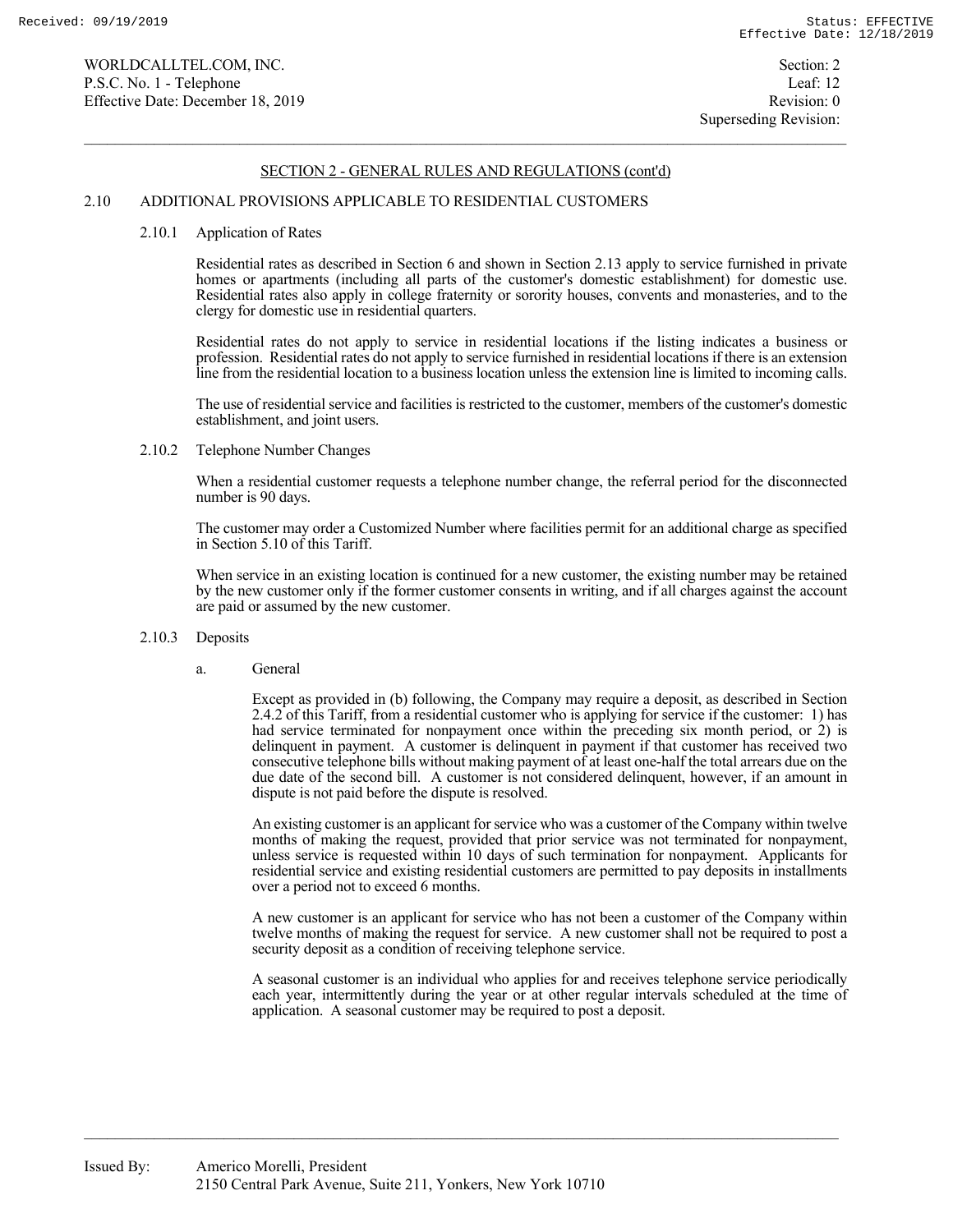## 2.10 ADDITIONAL PROVISIONS APPLICABLE TO RESIDENTIAL CUSTOMERS (cont'd)

- 2.10.3 Deposits (cont'd)
	- b. Customers Exempt from Deposits
		- 1. A new customer or existing customer who is 62 years of age or older shall be exempt from any deposit requirement unless such person's telephone service was terminated for nonpayment during the preceding six months. Proof of age will be required from any person claiming exemption from deposit requirements because of age. If the proof requested by the Company is not received within 30 days from the date service is connected, or 30 days from the date that verification of age is requested from an existing customer, the Company may suspend or terminate service unless the customer pays the required deposit. Any new customer or existing customer 62 years of age or older shall be permitted to pay a deposit in installments over a period not to exceed 12 months.
		- 2. The Company shall not require any person it knows to be a recipient of public assistance, supplemental security income or additional state payments to post a deposit.
	- c. Recent Payment History

 A customer who has a recent payment history (within the preceding twelve months) with the Company is entitled to service without payment of a deposit unless his or her records indicate a delinquency in payment or a termination of service for nonpayment. A customer who still owes money to the Company for residential service on a prior account shall be offered a deferred payment plan provided that the customer had service for three months and was not terminated for nonpayment during that period. (See Deferred Payment Agreements, 2.10.7 below.)

 New deposits from a residential customer is reviewed after the first 3 monthly bills have been rendered; if too much has been taken, the excess is returned. The entire deposit is returned to a residential customer after l year, unless the customer is delinquent in payment, in which case the Company may continue to retain the deposit until the delinquency is satisfied. If the service is discontinued, the deposit is applied against the final bill, and any balance is returned to the customer.

2.10.4 Installment Billing For Nonrecurring Charges

 A residential customer may elect to pay service connection and other nonrecurring charges associated with a service order in monthly installments for up to a 12 month period. When installment billing is requested, all nonrecurring charges associated with a given service order will be included in the calculation of the monthly installment.

Installment billing is subject to the following restrictions:

- a. Installment billing may be used only by residential customers;
- b. Charges will be billed in the number of installments of equal dollar amounts as requested by the customer up to a maximum of 12 installments over the course of 12 months;
- c. A customer may not pay a portion of the charges and then request installment billing for the remaining charges;
- d. More than one installment plan may be in effect for the same customer at the same time;
- e. If a customer disconnects service during the installment payment period, all unbilled charges will be included in the final bill rendered;
- f. A customer may elect to pay the unbilled charges before the expiration of the installment plan;
- g. Installment billing payments will continue even when an account is temporarily suspended;<br>h. No interest or carrying charges will be applied to the outstanding balance during the instal
- h. No interest or carrying charges will be applied to the outstanding balance during the installment period.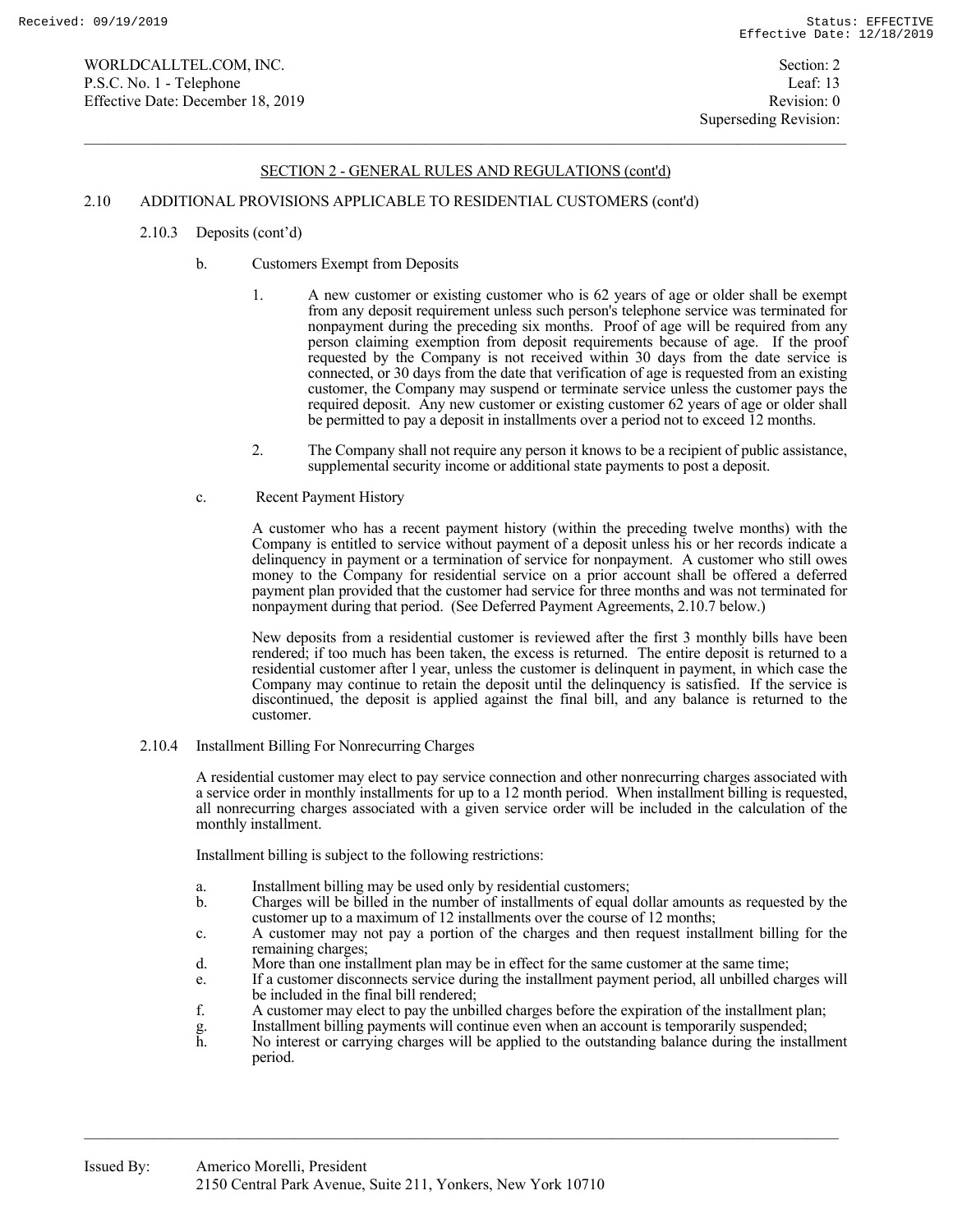### 2.10 ADDITIONAL PROVISIONS APPLICABLE TO RESIDENTIAL CUSTOMERS (cont'd)

#### 2.10.5 Adjusted Payment Schedule

 A customer on a fixed income (e.g., pension and public assistance) shall be offered the opportunity to pay his or her bills on a reasonable schedule that is adjusted for periodic receipt of income.

#### 2.10.6 Suspension or Termination for Nonpayment

- a. Suspension/termination notices may not be issued until at least 25 days after the date of the bill. Bills must be mailed to the customer no later than 6 business days after the date of the bill.
- b. After issuing the written notification in accordance with 2.8.1, at least one attempt shall be made during non-working hours to contact the residential customer by telephone before the scheduled date of suspension/termination.
- c. Suspension/termination may occur only between 8:00 AM and 7:30 PM on Monday through Thursday, and between 8:00 AM and 3:00 PM on Friday, provided that such day or the following day is not a public holiday or a day on which the main office is closed. In addition, service may not be disconnected during the periods of December 23 through the 26 and December 30 through January 2.
- d. Telephone service may be suspended or terminated for nonpayment of the undisputed portion of a disputed bill or deposit if the customer does not pay the undisputed portion after being asked to do so. Suspended or terminated residential service shall be reconnected within 24 hours following payment or within 24 hours of the end of circumstances beyond the Company's control which delay the reconnection. The Commission may direct that service be reconnected in less than 24 hours.
- 2.10.7 Deferred Payment Agreements

 Service will not be suspended or terminated unless the customer has been advised that a deferred payment plan can be arranged. An existing residential customer with three or more months service and for whom service has not been terminated for nonpayment is eligible for Deferred Payment Arrangements (DPA). The Company must offer an eligible customer a DPA in accordance with the Commission's order in Case 90-C-1148 issued on August 7, 1992. Final notice of suspension/termination will advise the customer of deferred payment arrangements and will include, in bold print, a notice that assistance in reaching an agreement may be obtained from the Commission. The DPA notice will be mailed no less than six days before termination of total service.

A Deferred Payment Agreement will be for a period agreed to by both the customer and the Company.

 If the Company believes that the customer has the resources to pay the bill, it shall notify both the customer and the Commission in writing of the reasons for its belief. The Commission shall make the final determination as to whether a DPA should be provided. A customer with medical emergencies and a customer who is elderly, blind or disabled shall be exempt from such eligibility criteria.

2.10.8 Dishonored Checks

When a check received from a residential customer is dishonored, the company shall make two attempts, one outside of normal business hours, to contact the customer within 24 hours. The customer shall be given an additional 24 hours to pay before suspension/termination. The additional notice will be given provided that the customer has not submitted a dishonored check within the past 12 months.

2.10.9 Suspension or Termination - Abandonment

 Suspension/termination of residential service for abandonment or unauthorized use may occur only after the Company makes a reasonable attempt to determine occupancy or authorized use, or the customer takes reasonable steps to prevent unauthorized use. A notice must be sent to the customer five days before such suspension or termination. The notification requirement is waived when previous mailings are returned by the Post Office or the company is advised that a new customer has moved into the location.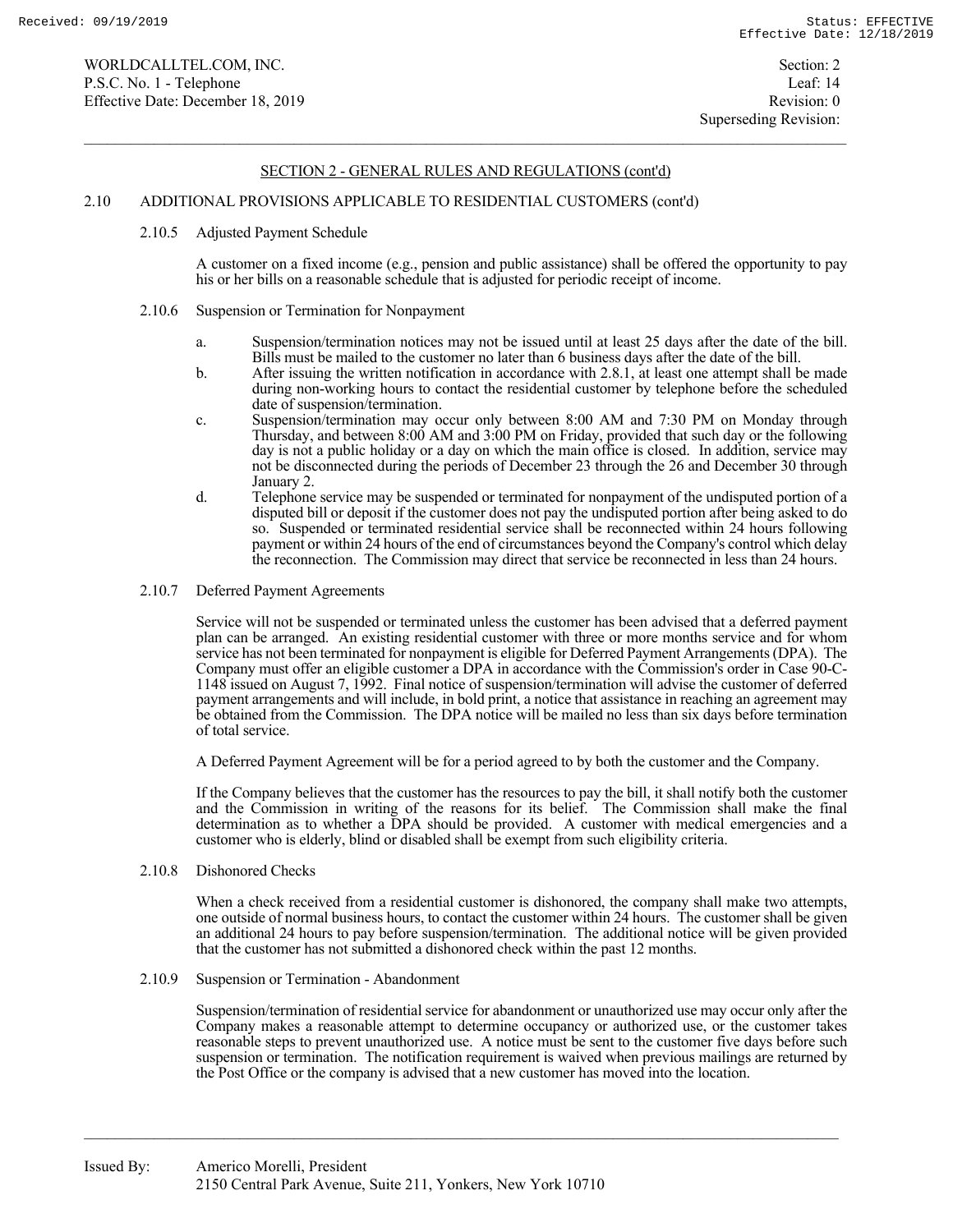Superseding Revision:

## SECTION 2 - GENERAL RULES AND REGULATIONS (cont'd)

#### 2.10 ADDITIONAL PROVISIONS APPLICABLE TO RESIDENTIAL CUSTOMERS (cont'd)

2.10.10 Suspension or Termination - Medical Emergencies

 In the event of a medical emergency as defined in 16NYCRR, Sec. 609, an additional 30 days will be allowed for a residential customer before suspension or termination. A medical certificate as defined in 16NYCRR, Sec. 609, must be supplied. The medical emergency status may be extended beyond 30 days upon submission of specified documentation. During the emergency, the customer will be able to defer payment of monthly charges up to an amount specified by the Commission until the emergency ceases or it is determined that the customer has the ability to pay the charges. Charges in any month in excess of the amount specified are due by the due date of the bill.

2.10.11 Suspension or Termination - Elderly, Blind or Disabled

An additional 20 days will be allowed before suspension or termination may occur when:

- a. the customer is known to or identified to the Company as being blind or disabled, as defined in 16NYCRR, Sec. 609, or
- b. the customer is 62 years of age or older, and all other residents of the customer's household are: under 18 years of age, over 62 years of age, blind or disabled.

 In cases where service has been suspended or terminated and the Company subsequently learns that the customer is entitled to the protection established herein, the Company shall within 24 hours of such notification restore service for an additional 20 days and make a diligent effort to contact in person an adult resident at the customer's premises for the purpose of devising a payment plan.

2.10.12 Backbilling for Residential Customers

 The Company shall not charge a residential customer for previously unbilled service or adjust upward a bill previously rendered when the period for the unbilled service or billing adjustment is more than six months prior to the mailing of the bill or the upward adjustment unless the conduct of the customer caused or contributed to the failure of the Company to render timely accurate billing. Unless the customer causes the late billing, the Company shall explain the reason for the late billing and shall advise the customer that suspension/termination of service is not permitted for charges billed in excess of six months after the service was provided. The customer will be given the opportunity to pay the charges under an installment plan on a schedule equal in time to the length of the backbilling period.

### 2.11 ALLOWANCES FOR INTERRUPTIONS IN SERVICE

 Interruptions in service, which are not due to the negligence of, or non-compliance with the provisions of this Tariff by the Customer, or the operation or malfunction of the facilities, power, or equipment provided by the Customer, will be credited to the Customer as set forth below for the part of the service that the interruption affects. A credit allowance will be made when an interruption occurs because of a failure of any component furnished by the Company under this Tariff.

- 2.11.1 Credit for Interruptions
	- a. An interruption period begins when the Customer reports a service, facility, or circuit to be interrupted and releases it for testing and repair. An interruption period ends when the service, facility, or circuit is operative. If the Customer reports a service, facility, or circuit to be inoperative but declines to release it for testing and repair, it is considered to be impaired, but not interrupted.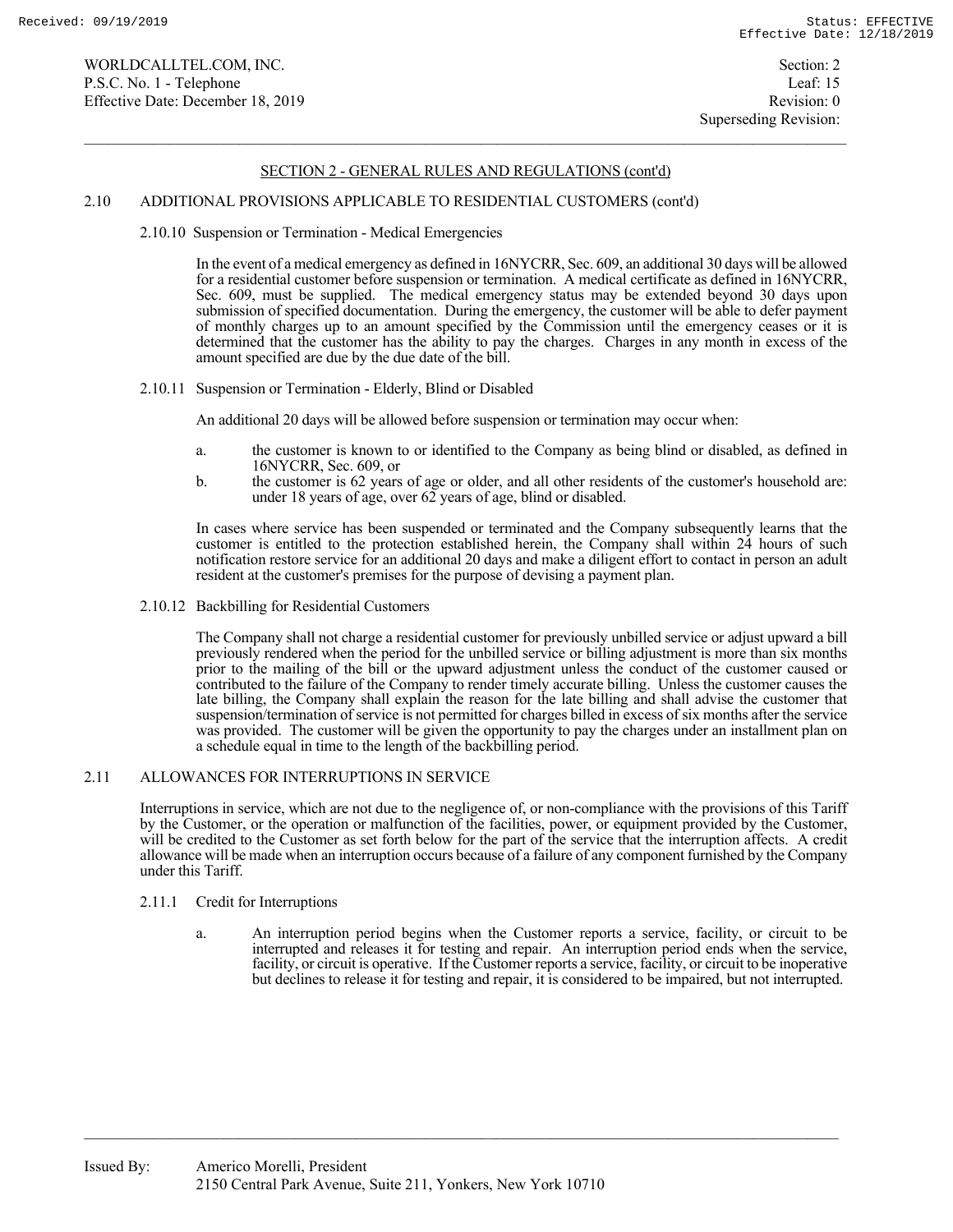#### 2.11 ALLOWANCES FOR INTERRUPTIONS IN SERVICE (cont'd)

- 2.11.1 Credit for Interruptions (cont'd)
	- b. For calculating credit allowances, every month is considered to have 30 days. A credit allowance is applied on a pro rata basis against the rates specified hereunder and is dependent upon the length of the interruption. Only those facilities on the interrupted portion of the circuit will receive a credit.
	- c. A credit allowance will be given, upon request of the customer to the business office, for interruptions of 30 minutes or more. Credit allowances will be calculated as follows:
		- 1. if interruption continues for less than 24 hours:
			- a) 1/30th of the monthly rate if it is the first interruption in the same billing period.<br>b) 2/30ths of the monthly rate if there was a previous interruption of at least 24
			- b) 2/30ths of the monthly rate if there was a previous interruption of at least 24 hours in the same billing period.
		- 2. if interruption continues for more than 24 hours:
			- a) if caused by storm, fire, flood or other condition out of Company's control, 1/30th of the monthly rate for each 24 hours of interruption.
			- b) for other interruption, 1/30 of the monthly rate for the first 24 hours and 2/30ths of such rate for each additional 24 hours (or fraction thereof); however, if service is interrupted for over 24 hours, more than once in the same billing period, the 2/30ths allowance applies to the first 24 hours of the second and subsequent interruptions

 Two or more interruptions of 15 minutes or more during any one 24-hour period shall be considered as one interruption.

d. Credit to Customer

 Credits attributable to any billing period for interruptions of service shall not exceed the total charges for that period for the service and facilities furnished by the Company rendered useless or substantially impaired.

e. "Interruption" Defined

 For the purpose of applying this provision, the word "interruption" shall mean the inability to complete calls either incoming or outgoing or both due to equipment malfunction or human errors. "Interruption" does not include and no allowance shall be given for service difficulties such as slow dial tone, circuits busy or other network and/or switching capacity shortages. Nor shall the interruption allowance apply where service is interrupted by the negligence or willful act of the subscriber or where the Company, pursuant to the terms of the Tariff, suspends or terminates service because of nonpayment of bills due to the company, unlawful or improper use of the facilities or service, or any other reason covered by the Tariff. No allowance shall be made for interruptions due to electric power failure where, by the provisions of this Tariff, the subscriber is responsible for providing electric power. Allowance for interruptions of message rate service will not affect the subscriber's local call allowance during a given billing period.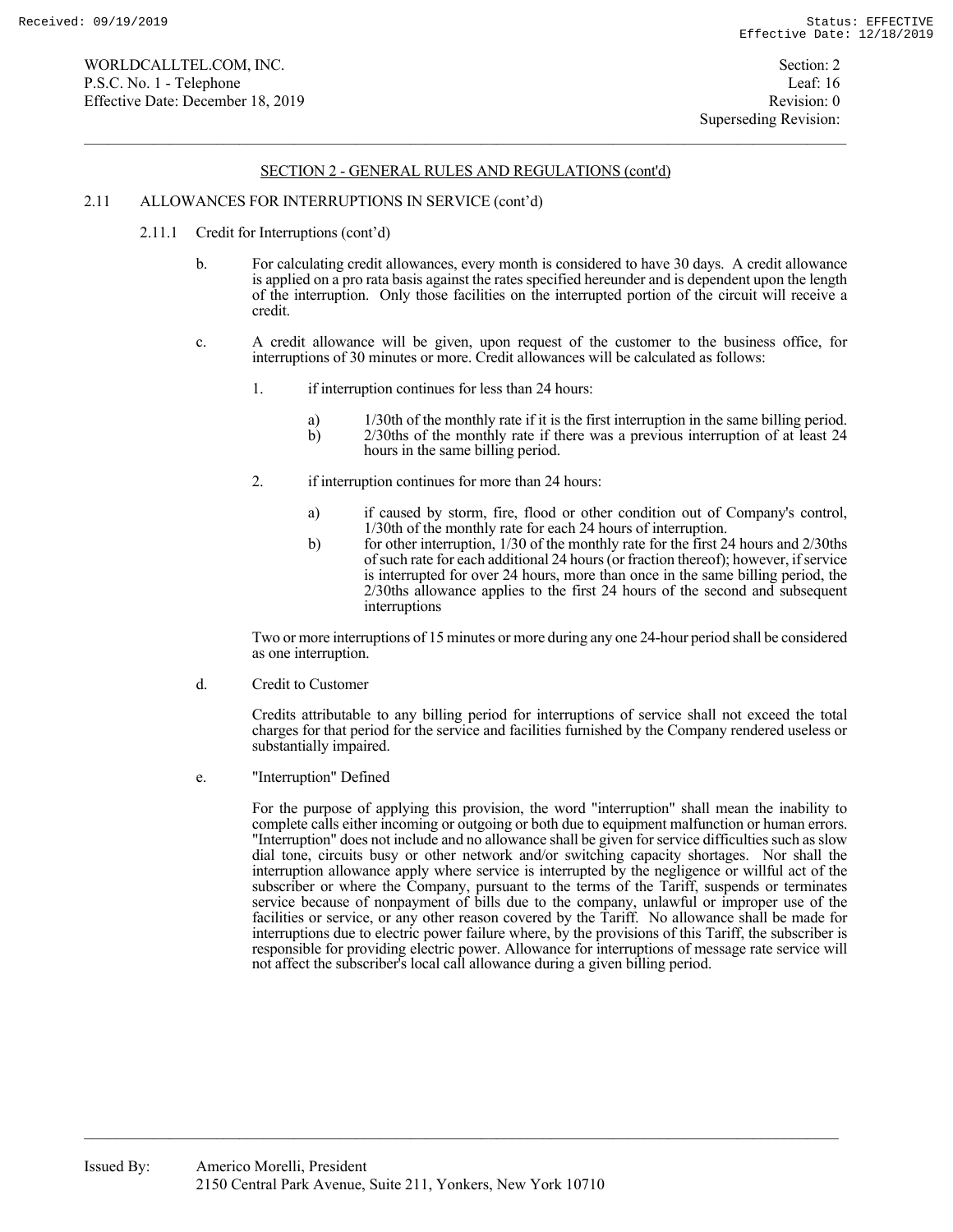### 2.11 ALLOWANCES FOR INTERRUPTIONS IN SERVICE (cont'd)

2.11.2 Limitations on Credit Allowances

No credit allowance will be made for:

- a. interruptions due to the negligence of, or non-compliance with the provisions of this Tariff, by any party other than the Company, including but not limited to the customer, authorized user, or other common carriers connected to, or providing service connected to, the service of the Company or to the Company's facilities;
- b. interruptions due to the failure or malfunction of non-Company equipment, including service connected to customer provided electric power;
- c. interruptions of service during any period in which the Company is not given full and free access to its facilities and equipment for the purpose of investigating and correcting interruptions;
- d. interruptions of service during any period when the customer has released service to the Company for maintenance purposes or for implementation of a customer order for a change in service arrangements;
- e. interruptions of service due to circumstances or causes beyond the control of the Company.

### 2.12 AUTOMATIC NUMBER IDENTIFICATION

#### 2.12.1 Regulations

 The Company will provide Automatic Number Identification (ANI) associated with an intrastate service, by tariff, to any entity (ANI recipient), only under the following terms and conditions:

- a. The ANI recipient or its designated billing agent may use or transmit ANI information to third parties for billing and collection, routing, screening, ensuring network performance, and completion of a telephone subscriber's call or transaction, or for performing a service directly related to the telephone subscriber's original call or transaction.
- b. The ANI recipient may offer to any telephone subscriber with whom the ANI recipient has an established customer relationship, a product or service that is directly related to products or service previously purchased by the telephone subscriber from the ANI recipient.
- c. The ANI recipient or its designated billing agent is prohibited from utilizing ANI information to establish marketing lists or to conduct outgoing marketing calls, except as permitted by the preceding paragraph, unless the ANI recipient obtains the prior written consent of the telephone subscriber permitting the use of ANI information for such purposes. The foregoing provisions notwithstanding, no ANI recipient or its designated billing agent may utilize ANI information if prohibited elsewhere by law.
	- d. The ANI recipient or its designated billing agent is prohibited from reselling, or otherwise disclosing ANI information to any other third party for any use other than those listed in Provision 1, unless the ANI recipient obtains the prior written consent of the subscriber permitting such resale or disclosure.
	- e. Telephone Corporations must make reasonable efforts to adopt and apply procedures designed to provide reasonable safeguards against the aforementioned abuses of ANI.
	- f. Violation of any of the foregoing terms and conditions by any ANI recipient other than a Telephone Corporation shall result, after a determination through the Commission's complaint process, in suspension of the transmission of ANI by the Telephone Corporation until such time as the Commission receives written confirmation from the ANI recipient that the violations have ceased or have been corrected. If the Commission determines that there have been three or more separate violations in a 24 month period, delivery of ANI to the offending party shall be terminated under terms and conditions determined by the Commission.

#### 2.12.2 Terms and Conditions

 Violation of any of the foregoing terms and conditions by a Telephone Corporation may result in Commission prosecution of penalty and enforcement proceedings pursuant to Section 24, 25 and 26 of the Public Service Law.